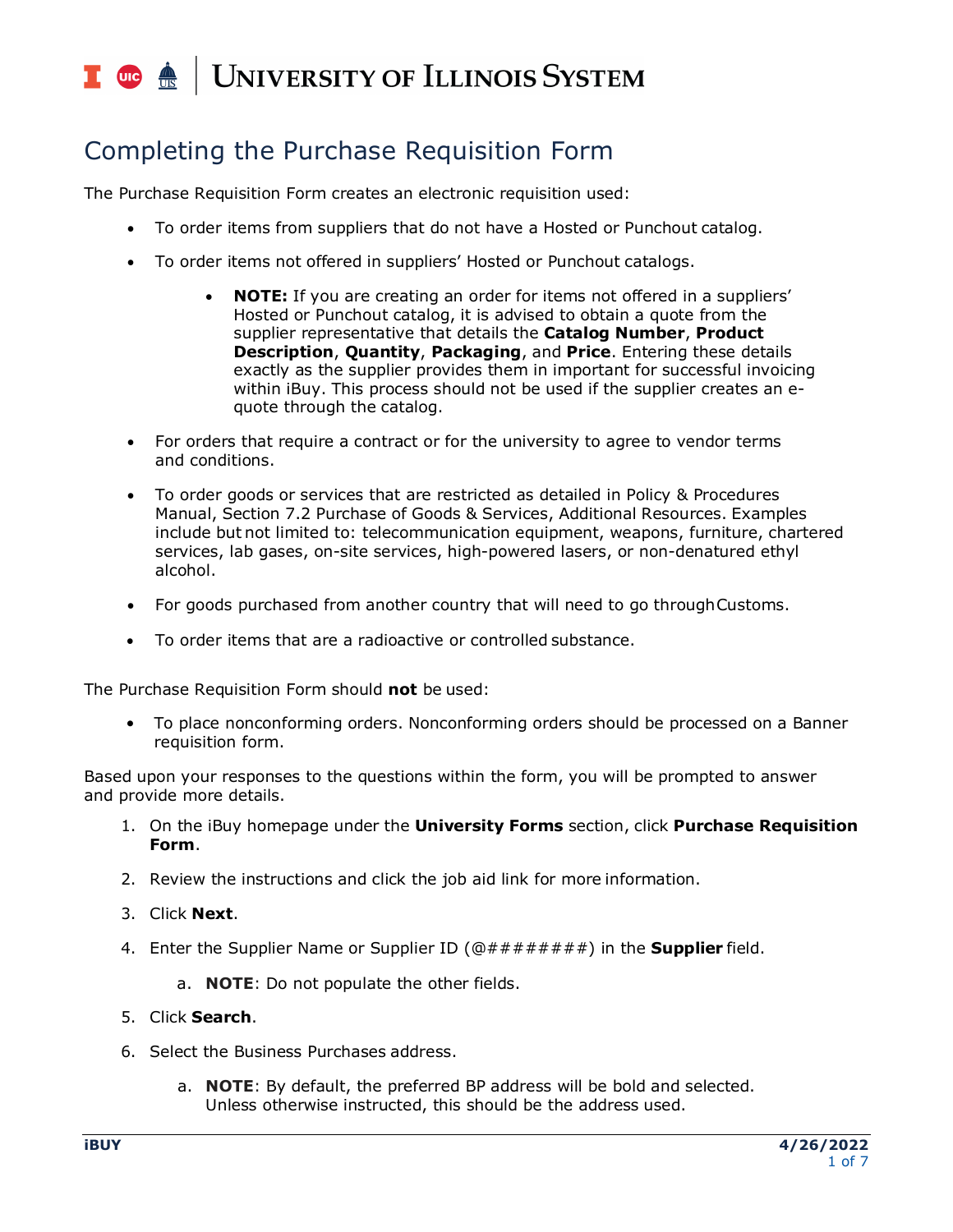### **UNIVERSITY OF ILLINOIS SYSTEM**  $\overline{C}$  or  $\overline{C}$

- 7. Click **Next**.
- 8. Click **Next** on the **Form Fields** page. There is no action required.
- 9. Answer the following questions about the purchase request:
	- a. *Does this purchase require a contract to be signed by the University or must the University agree to the supplier's Terms & Conditions?* **Yes** or **No**.
		- If No, A link to the **Restricted Items and Purchases Requiring Special Approval** on the OBFS website will be provided.
		- If Yes, the following questions need to be answered.
			- If a contract needs to be signed by the University, has a Contract Request Form been submitted?
				- If No, Please create and submit a Contract Request Form if you have access to Contracts+ before proceeding.
				- If Yes, Please include the Contract Request Form Number in the appropriate field under Internal Notes and Attachments on the requisition.
	- b. *Is there a leasing component or software subscription in this contract that is 12 months or more including renewal options?*
	- c. *Is the purchase for goods or services restricted as detailed in purchasing Section 7.2, Policy & Procedures? Examples include but not limited to: telecommunication equipment, weapons,*  furniture, chartered services, lab gases, on-site services, high*powered lasers, or non-denatured ethyl alcohol.* **Yes** or **No**.
	- d. *Is this purchase for goods from another country that will need to go through Customs?* **Yes** or **No**.
	- e. *Does this purchase include goods or services that are provided over a period of time/range of dates? Examples include maintenance agreements, software license agreements, subscriptions, standing orders etc.*
		- If Yes, provide the estimated beginning start date of service/delivery
		- If Yes, provide the estimated end of date of service/delivery

#### For **Radioactive Substances**:

- *Does this order contain Radioactive Substance products?*
	- If **No**, no additional information needed.
	- If **Yes**, enter information in the following fields:
		- **Project/Permit Number**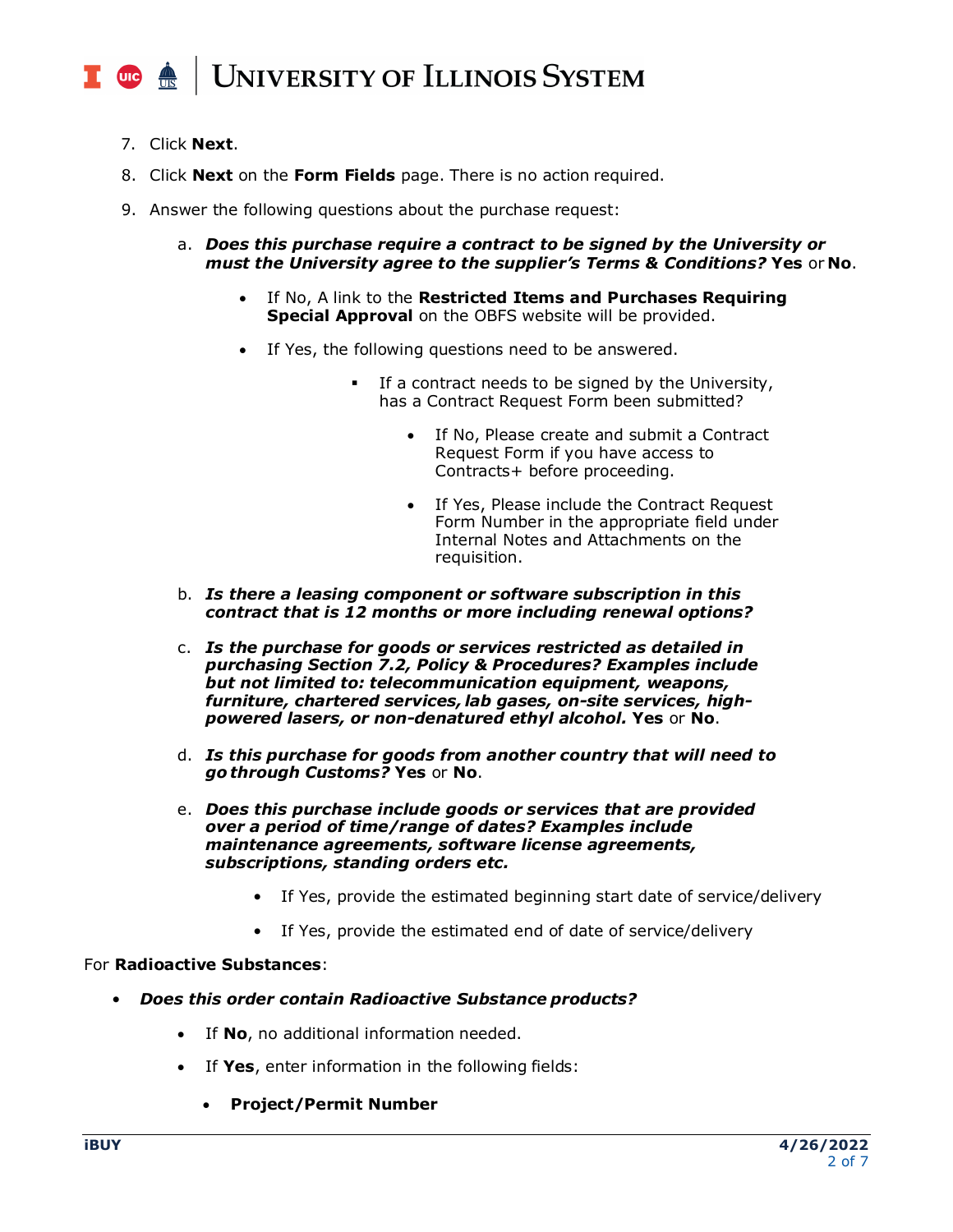#### **UNIVERSITY OF ILLINOIS SYSTEM T** ore  $\bigoplus$

- **Principal Investigator (PI)**
- **Radioactive Materials Type**
	- **Long Life: Having a half life greater than or equal to 90 days**
	- **Short Life: Having a half life less than 90 days**

#### 10. Click **Next**.

- 11. In the **Quantity** drop-down, select the number of line items on the requisition.
	- a. **NOTE**: If requisition has more than 10 items, create a single line item with the total cost of requisition and attach supplier quote to requisition. Based upon the number selected from the drop-down menu, the form will provide enough fields for up to 10 items.
- 12. Enter information in the following fields:
	- **a. Unit Price**
	- **Quantity**
	- **Unit of Measure**
		- **NOTE**: This is usually **EA - Each**.
	- **Product Description** (important to match what is provided by the supplier. Should be less than 50 characters to accommodate banner and avoid unique characters).
	- **Catalog No.** (important to match what is provided by the supplier)
	- **Commodity Code**
		- Click **Edit** next to the **Commodity Code** field.
		- Enter a partial Commodity code (example: 640XX) or description (example: Bags).
		- Click **Search**.
		- Click **Select** for the appropriate Commodity code.

#### 13. Answer the following question about the **Freight/Shipping Charges**: *Does this order contain Freight/Shipping Charges?*

a. **NOTE**: Adding freight costs to your order indicates that the University is responsible for payment of Freight/Shipping Charges. Even if the amount entered is an educated guess, it is important to populate this field. If Freight/Shipping Charges are not entered, it is assumed the Supplier invoice will not have freight charges, and the University will not be paying any freight costs. If there are multiple shipping fees, the Freight/Shipping Charges line should be a sum of all shipping costs for this order.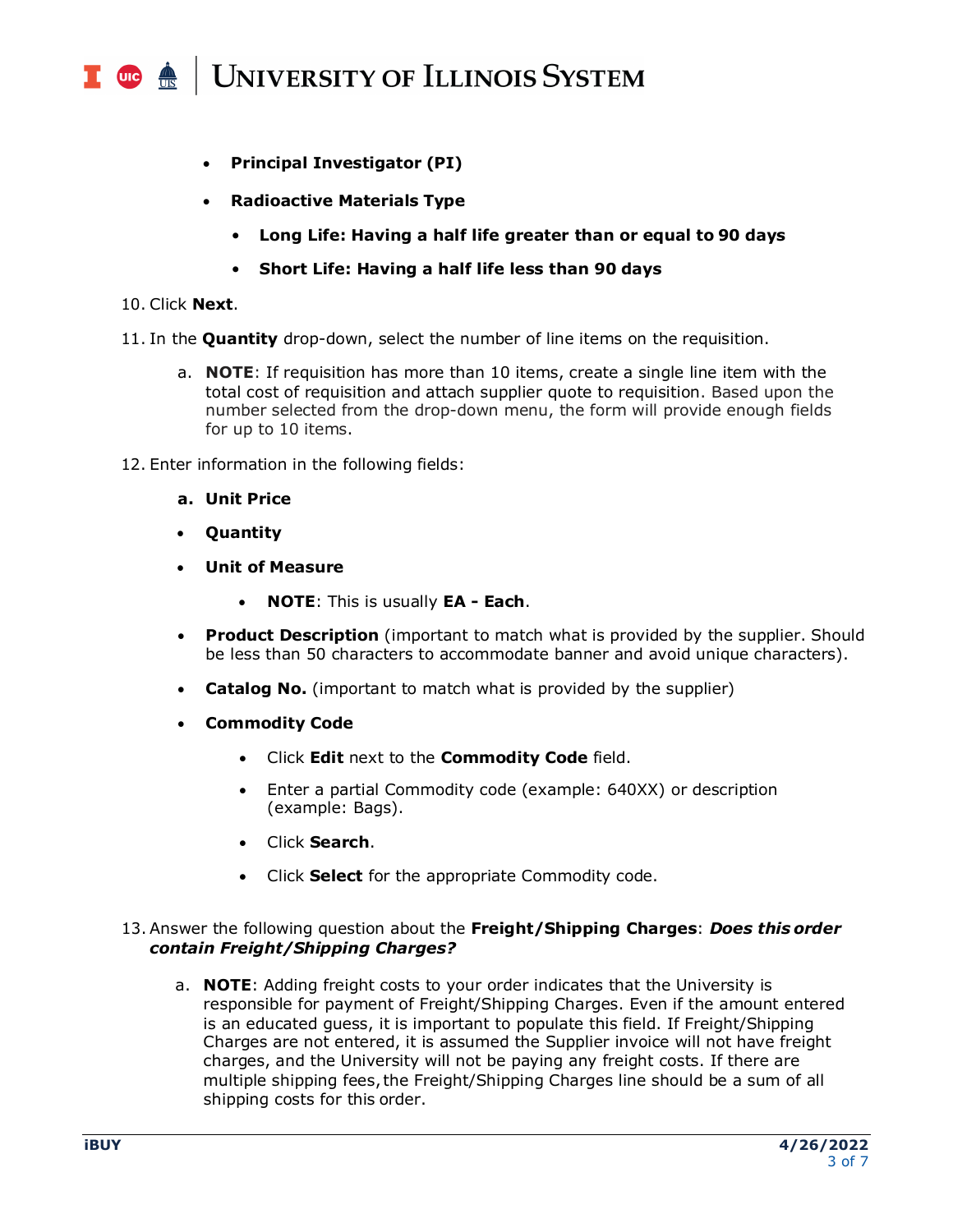#### **UNIVERSITY OF ILLINOIS SYSTEM T** one

- If **No**, no additional information needed.
- If **Yes**, enter information in the **Unit Price** field.

#### 14. Click **Next**.

- 15. Answer the following question about the Purchase Information: *Is your order \$10,000 or more?*
	- If **No**, no additional information needed, unless your order falls within the guidelines of the bullet point below. This applies regardless of the amount of the requisition.
		- If this purchase is based on a Bulletin posting (for RFP, IFB, Sole Source, Exemption, Cooperative) or Contract, please fill in the **Bulletin Number**  and/or **Contract Number** in the **Internal Notes and Attachments**  section of the Requisition.
	- If **Yes**, answer the following question: *Were three quotes obtained from different competitive sources?*
		- If **Yes**:
			- **Written, email, or faxed quotes should be attached to the requisition; detail verbal quotes in Internal Notes of the requisition with date, vendor contracted, and quoted price; Internet searches should identify websites or links providing vendor and pricing.**
			- **Was at least one quote obtained from a diverse vendor? Yes** or **No**. [Certified BEP](https://cms.diversitycompliance.com/) Directory
		- If **No:**
			- **Select the reason why multiple quotes were not possible from the following options (and provide additional information in the Internal Notes as appropriate).**
				- **Supply/service is not available from multiple vendors**.
					- If this purchase is based on a Bulletin posting (RFP, IFB, sole source, exemption, cooperative) or contract, please fill in the **Bulletin Number** and/or Contract Request Number in the Internal Notes and Attachments section of the Requisition.
			- **Purchase is being made from an awarded contract.** 
				- If this purchase is based on a Bulletin posting (RFP, IFB, sole source, exemption, cooperative) or contract, please fill in the **Bulletin Number** and/or **Contract Request Number** in the **Internal Notes and Attachments** section of the Requisition.
			- **Urgent need for the supply/service that does not allow time to obtain multiple quotes.**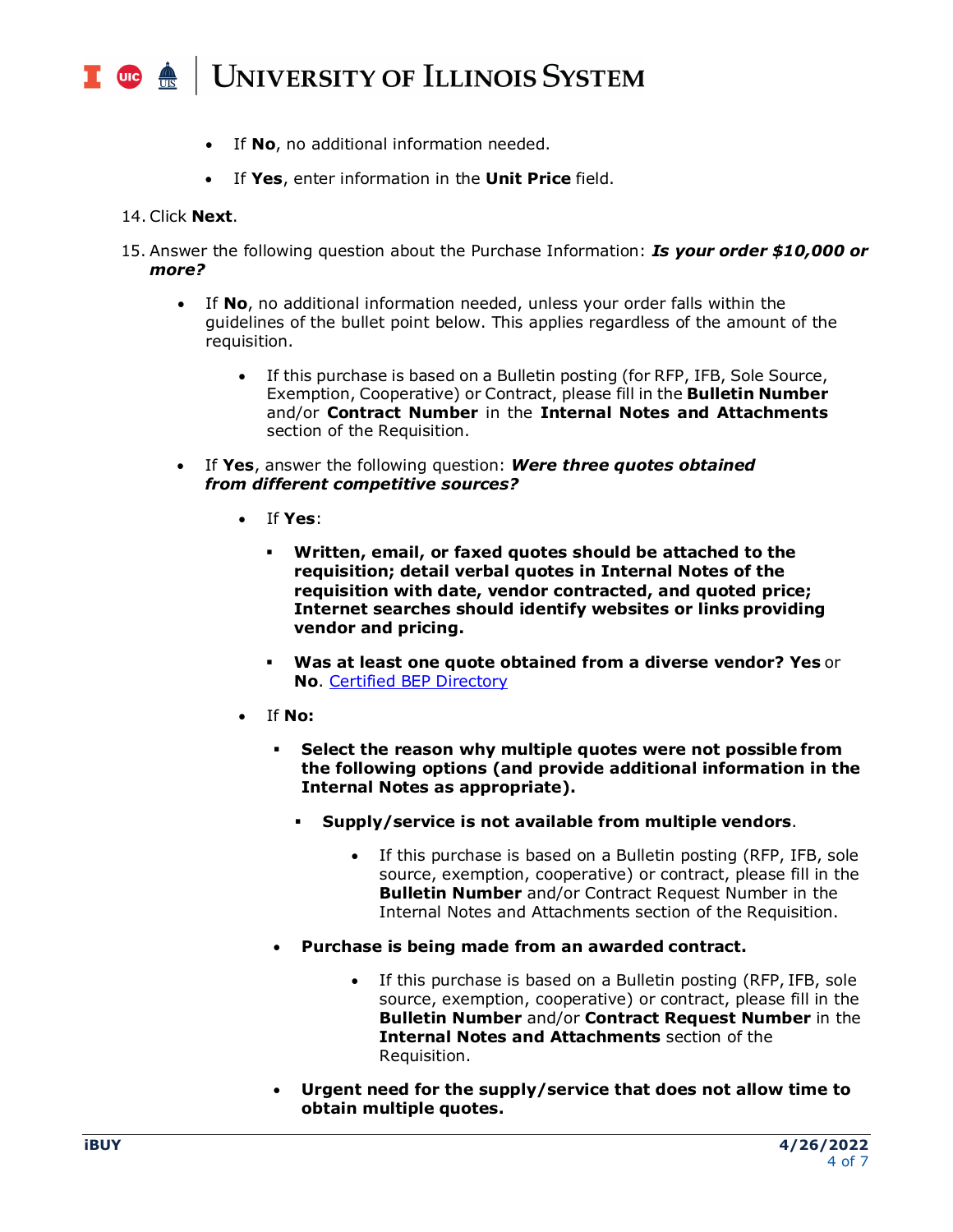

- If this purchase is based on a Bulletin posting (RFP, IFB, sole source, exemption, cooperative) or contract, please fill in the **Bulletin Number** and/or **Contract Request Number** in the **Internal Notes and Attachments** section of the Requisition.
- **Other (Provide Justification Below)**
	- If quotes were not obtained, provide qualifying information within the provide box.
- 16. Click **Next**.
- 17. The **Review and Submit** requisition screen will appear. There is no action required. Click **Add and go to Cart**.
	- a. **NOTE**: To edit the requisition, refer to **Edit the Requisition Before Submitting the Order** section below.
- 18. Click **Proceed to Checkout**.
- 19. Review the cart and make any necessary changes.
- 20. Enter information or add attachments in the **Internal Notes and Attachments** section, if needed by clicking the pencil icon to edit the fields or add notes and click **Add** to includean attachment.
	- a. **NOTE**: If this purchase is based on a Bulletin posting (for RFP, IFB, sole source, exemption, cooperative) or contract, please fill in the **Bulletin Award Number**  and/or **Contract Number** in the **Internal Notes and Attachments** section of the Requisition.
- 21. Click **Save Changes**.
- 22. Click **Place Order** on the right-hand side of the screen.

## Editing the Requisition Before Submitting the Order

- 23. Under the supplier details on the Summary page of the requisition, click **Purchase Requisition Form blue link.**
- 24. Click the section of the form you need to edit.
	- a. **NOTE**: Much of what would be editable is within the **Order Details** section.
- 25. Edit and click **Save Progress**.
- 26. Click **Back to Cart** on the top left corner of the Purchase Requisition Form.
	- a. **NOTE**: Do not click save and move back through the form otherwise you could duplicate the line items on the order.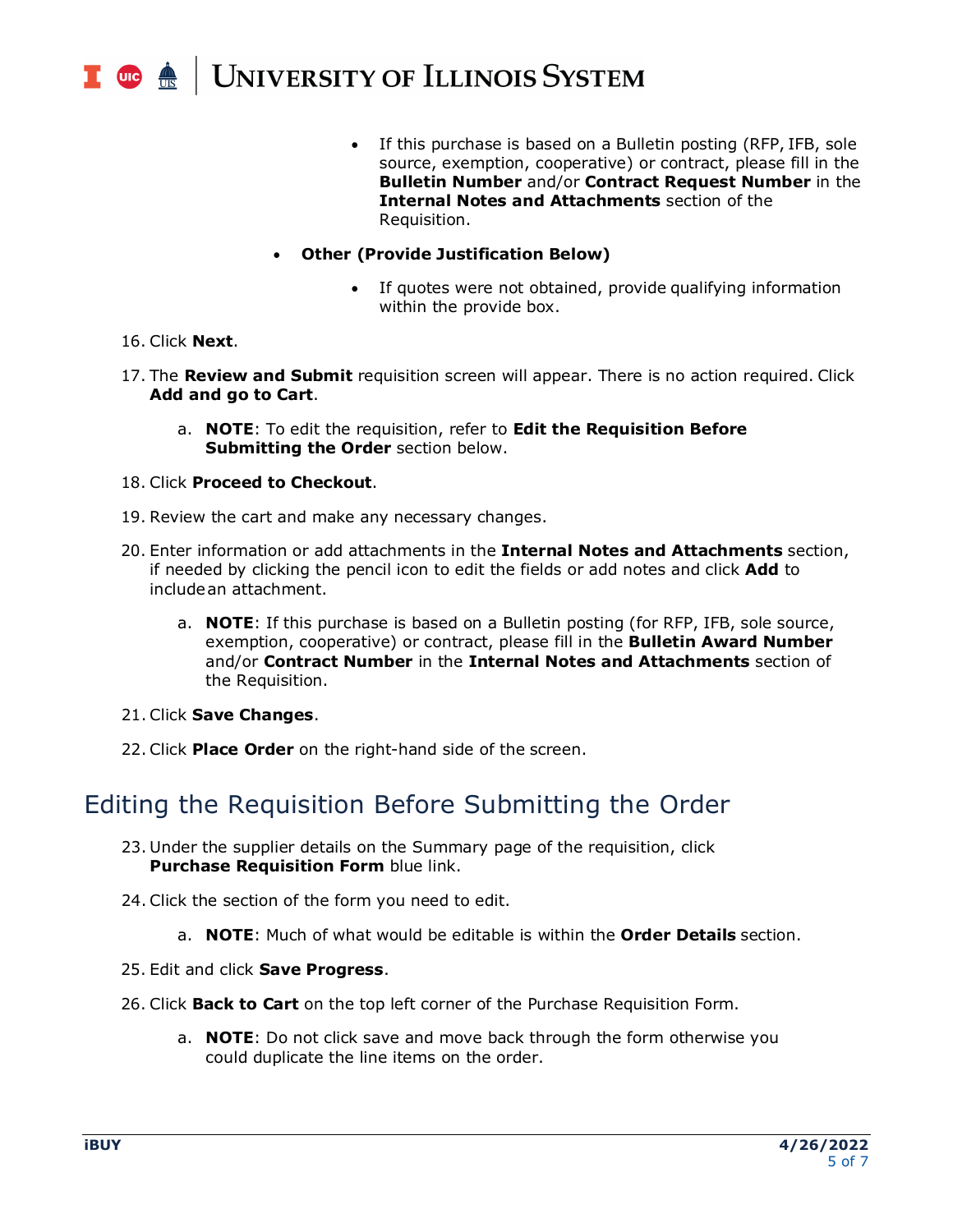### **UNIVERSITY OF ILLINOIS SYSTEM**  $\frac{1}{\sqrt{10}}$  one  $\frac{d\mathbf{A}}{10}$

# Using an Alternative Shipping Address

- 1. Under the **Shipping** section, click **Edit** (pencil icon).
- 2. Enter the appropriate address by applying one of the following options:
	- Option 1: **Choose from Your Addresses**
		- Select the radio button next to the address from the address options previously added.

a. **NOTE**: Refer to the [Setting Up and Using Ship To Addresses job](https://www.obfs.uillinois.edu/training/materials/iBuy/) [aid](https://www.obfs.uillinois.edu/training/materials/iBuy/) to add additional address options to your profile.

- Option 2: **Select a New Address**
	- In the search box below the list of current Ship To set up, enter a portion of the **Banner Ship to Code** or a portion of the address.
	- Click **Search**.
	- The address(es) will populate within your current address list. Select the radio button of the address you want to use.
- 3. Enter the ultimate destination in the **Location** field.
	- a. **NOTE**: Information must be entered in the **Location** field. This can be a specific room number, a campus mail code, or an email address.
- 4. Click **Save Changes**.

# Editing FOAPAL Codes

- 1. Under the **Accounting Codes** section, click **Edit** (pencil icon).
- 2. Enter the appropriate accounting code by applying one of the following options:
	- Option 1: Select from your code favorites by hovering over the right-hand corner of the pop-up window and click **Favorites** (heart icon).
		- Click from the list of saved nickname codes.
	- Option 2: Search by **Value** or **Description**.
		- Click the arrow within the box of the accounting code you need to change. You can type the number in the box, select from the values that are saved, or click **Search** to search by number or **Description**, or a portion of either **Value** or **Description**. Click **Add Split** (plus sign) to split FOAPAL codes and repeat steps 1-2 above.
			- Please note you cannot select a second favorite when splitting a FOAPAL. You must manually enter the second FOAPAL string.